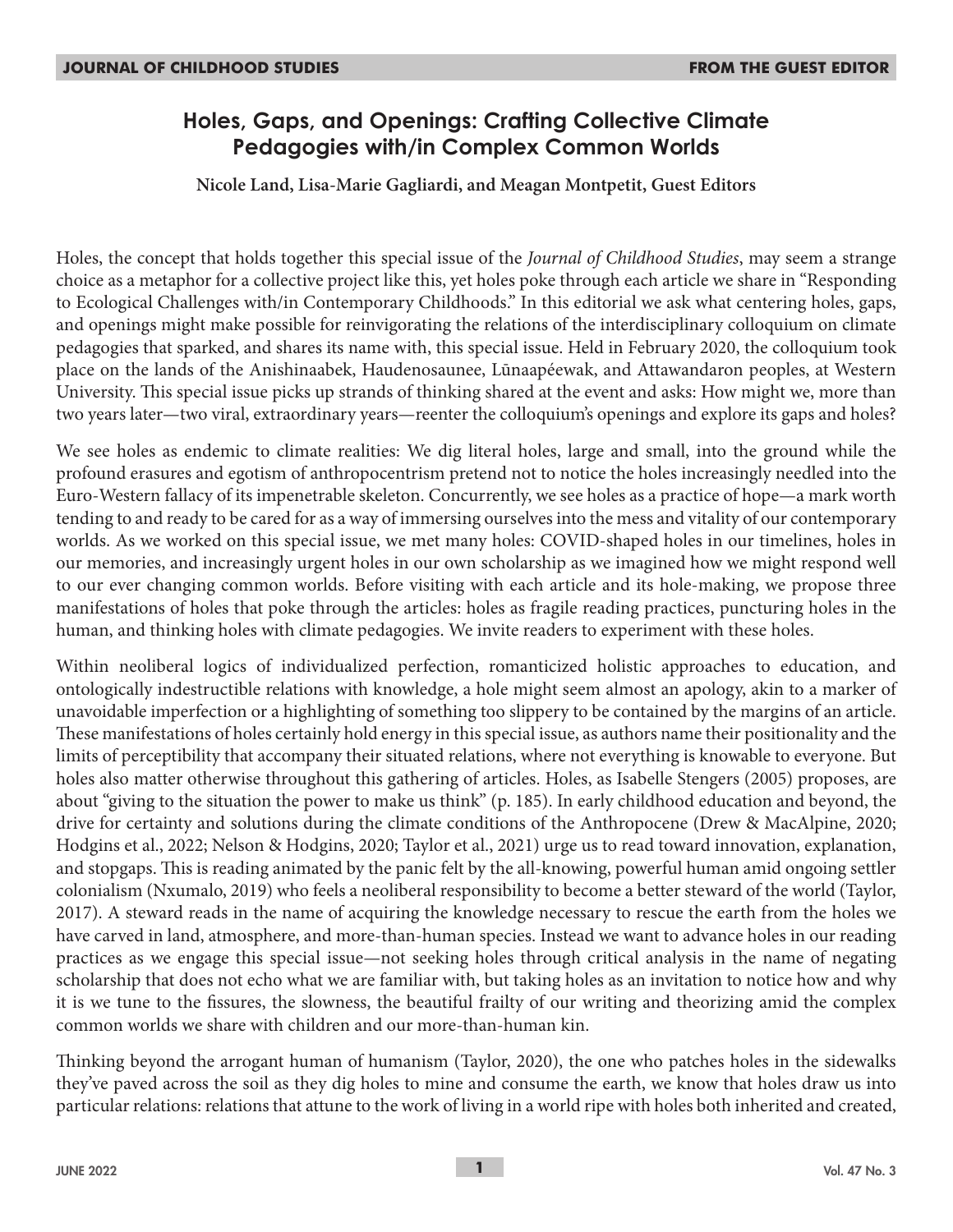both life-giving and stripped of vitality in the name of progress. In weaving together the pieces shared in this special issue, we want to see holes as an active common worlding project (Taylor & Pacini-Ketchabaw, 2018) and a political ethic oriented toward living well together. To think holes here is to puncture the image of the human who, depending on the context, both drills holes in geographical relations (Nxumalo, 2017) or is overly apologetic—almost performatively atoning—for the holes in their own work and lively relations (one iteration of a practice Tuck and Yang [2012] name as "settler moves to innocence" [p. 1]). Paying attention to holes becomes one practice in the careful work of imagining life beyond the human. Here, we echo a question laid out by a sister symposium: "What might the figure of the Anthropocene provoke within twenty-first-century childhood studies and education?" (Kraftl et al., 2020, p. 335). We respond with a tentative gesture toward holes, asking what holes do to the Anthropocene and amid the Anthropocene. Extraction, commodification, and harm are made through holes oriented toward capitalist destruction and human exceptionalism, but in the same gesture, noninnocent holes also serve as tunnels and arteries in worlds built of reciprocity, vulnerability, and relationality. Holes, then, are a high-stakes, shifty, situated project, one against solutions but toward recognizing that we are implicated in complex networks of holes and hole-making, where holes are not imbued with morality, but it is how we respond with the holes that animate our lives and our conceptions of the human that matters.

Finally, as we move to spending time with holes with each of the articles, we want to get to know holes with pedagogy. Pedagogy, which we think alongside Cristina Vintimilla and Veronica Pacini-Ketchabaw (2020), is about figuring out how to live well together, where "life-making is not a process created through consensus or through applying an already decided definition of life" (p. 638). With Vintimilla and Pacini-Ketchabaw, we "propose that [life-making] happens in the midst of struggles, interruptions, and even failures" (p. 638). How might we think holes as life-making? How might getting to know holes as collapse or strife that stretches beyond our own individual experience and instead orients toward becoming implicated shift how we might learn to respond with climate pedagogies—especially given the suspension-ridden holes of a global viral pandemic (Phelan & Hansen, 2021)? We want to take up Rooney, Blaise, and Royd's (2021) question: "What can the practice of 'muddying' or being in a 'muddle' offer as a pedagogical approach in early years environmental education?" (p. 111). We want to ask how holes implicate us in muddles that deepen our pedagogical thinking and acting. We can fall down holes, trip over holes, lower ourselves into clefts, punch holes in walls, fill the void of our empty gas tanks, and gouge out earth ripe with metals needed to keep our bodies and worlds in motion. How then does thinking with holes become a proposition of pedagogy and not just a lived reality? We propose, as do the articles that follow, that attending to holes as a practice and a process doused in the thick of life might be a tentative method toward thinking pedagogically with climate realities. As Deborah Bird Rose (2017) wrote,

We are called to live within faith that there are patterns beyond our known patterns and that, in the midst of all that we do not know, we also gain knowledge. We are called to acknowledge that in the midst of all we cannot choose, we also make choices. And we are called into recognition: of the shimmer of life's pulses and the great patterns within which the power of life expresses itself. We are therefore called into gratitude for the fact that in the midst of terrible destruction, life finds ways to flourish, and that the shimmer of life does indeed include us. (p. G61)

Holes, here, are about life-making: How do we do the intensely, acutely difficult work of figuring out how to live well together with holes and hole-making as a commitment to creating and nurturing otherwise—responsive, mutual, answerable—relations and climate pedagogies within our common worlds? We turn now to thinking with each of the articles in this special issue, taking as a common theme how holes orient us differently to our messy, lively worlds.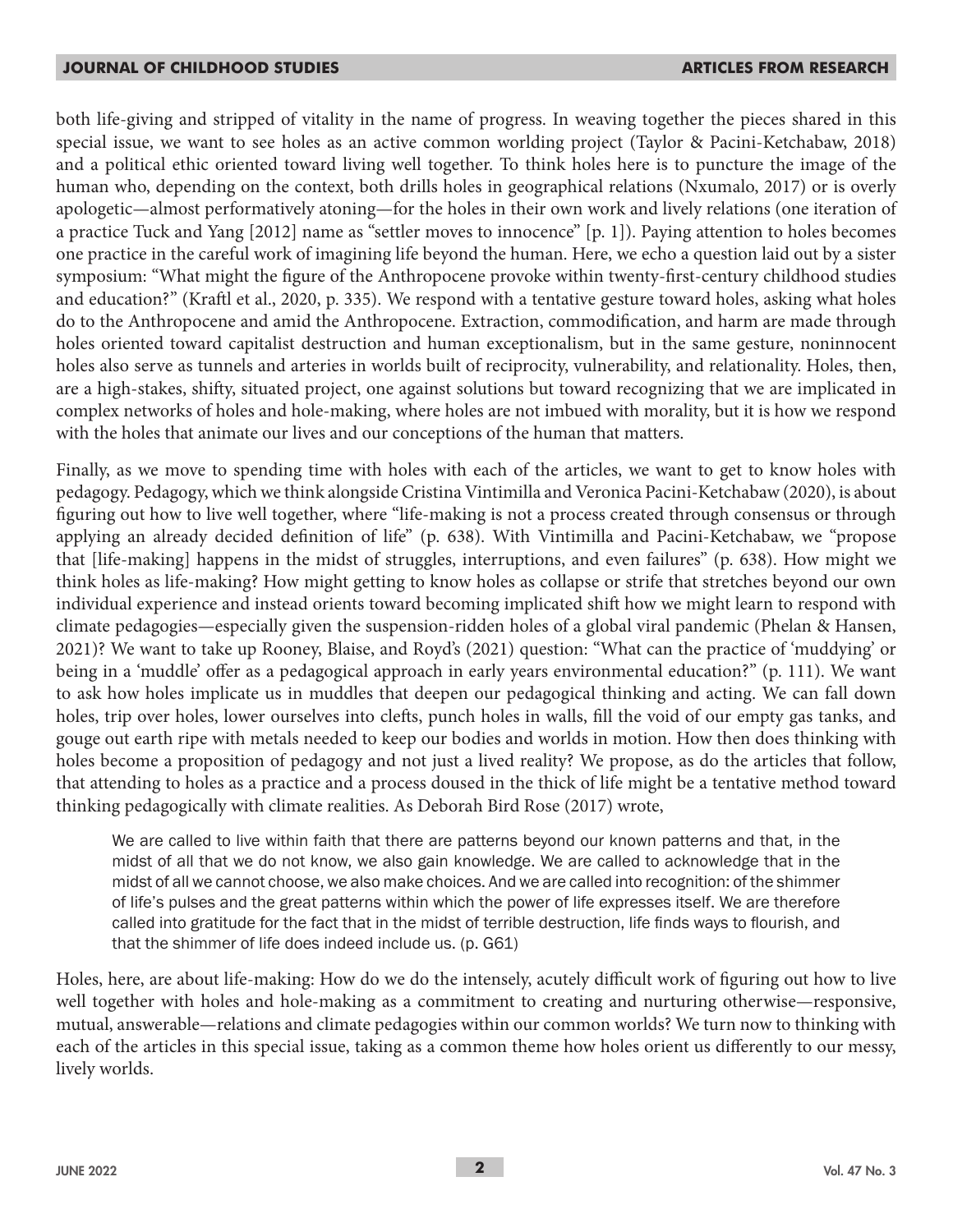## **Hole-making and tending within this special issue**

Opening our special issue by working in the holes of settler epistemologies, Virginia Caputo experiments with interdisciplinarity and expansive thinking as a settler response-ability in her article "Entangle, Entangled, Entanglements: Reimagining a Child and Youth Engagement Model Using a Common Worlds Approach." Caputo brings children's rights and common worlds into dialogue, with the intention to drop these two approaches together into the hole we call early childhood studies and to listen to the echoing incommensurabilities and overlapping commonalities that bounce back. Engaging in diffractive listening, Caputo pays attention to synchronicities and clashes and the possibilities for "how a rights-respecting approach can be productively reconfigured in envisaging a dynamic climate pedagogy" (p. 8). Thinking specifically with a youth engagement model called Shaking the Movers, Caputo tangles concepts of the "postchild" (Aitken, 2018), more-than-human agency (Pacini-Ketchabaw & Taylor, 2019), and ethics of interdependency and alliance in human rights (Khoja-Moolji, 2017) to amplify the asymmetrical power relations and settler logics inherent in human-rights-based discourses. This responsive entangling of recomposes Euro-Western definitions of what the human is made of and aims to reconfigure the Shaking the Movers model by inviting a generative and expansive reconsideration of children's entanglements in more-than-human worlds. Listening and then responding to the messy and entangled echoes that resound from dropping children's rights and common worlds approaches into a dialogical hole, Caputo widens and deepens the contours of child rights and restorative justice approaches in the Shaking the Movers model.

In "Keepers of the Night Stories," the second article in this special issue, Janna Goebel writes of child-Earth stories, wondering who the keepers of such stories are. Anchored in an ethic of becoming-with the world, Goebel shares stories generated in a school in southeastern Brazil where, through care-full walking conversations, she came to know and participate in children's already existing stories of more-than-human relationships. In thinking Goebel's article with our provocation of holes, we might ask how we story holes: How do our natureculture stories (Blaise & Rooney, 2019) not just embody holes, but how do we story with holes, and why might such a proposition be relevant to thinking climate pedagogies in the 21st century? Goebel writes of how stories are continually in motion and asks readers to practice speculative diffraction in reading —a strategy against reading too readily for coherence, as the figure of the anthropocentric human asks us to enact. Reading holes alongside the practice of storying Goebel performs, we might start to see the stories we tell with holes as ways of not simply examining or better understanding a hole—be this a literal hole in the ground or a more conceptual hole in the literature—but as an ethical commitment toward storytelling and storylistening. Storying holes makes perceptible the modes of getting to know the lively politics of a hole through moving slowly, linking to systemic analyses and worlds, and having the patience to avoid reiterating an already existing, all-too-easy humanist narrative of how and why a hole has come to be. How do we story holes? Why? In a sense, Goebel is storytelling against teleology—a practice very relevant to storying the holes of climate change against chronicles of solutiongenic human exceptionalism. In the wake of certitude, Goebel tells stories of entanglement where readers are asked not to read nonuniversality as a hole in the scaling up or universalized applicability of her research, but to instead make stories with holes that matter, to "story-with the vignettes to speculate about what might come into focus if we were to decenter the humans from the story and instead foreground the damage that humans collectively cause" (p. 30).

In the third piece in this collection, Bridget Stirling labours with concepts of temporal care and ethical relationality to unsettle settler time in relation to constructions of childhood in "Childhood, Futurity, and Settler Time." Situating this work as a decolonial project, Stirling offers critique as a way to rupture settler constructions of time and childhood. The article looks for the gaps in settler constructions of time and childhood; rather than steer clear of these potholes, she pauses to offer them as a *third space*—not in the guise of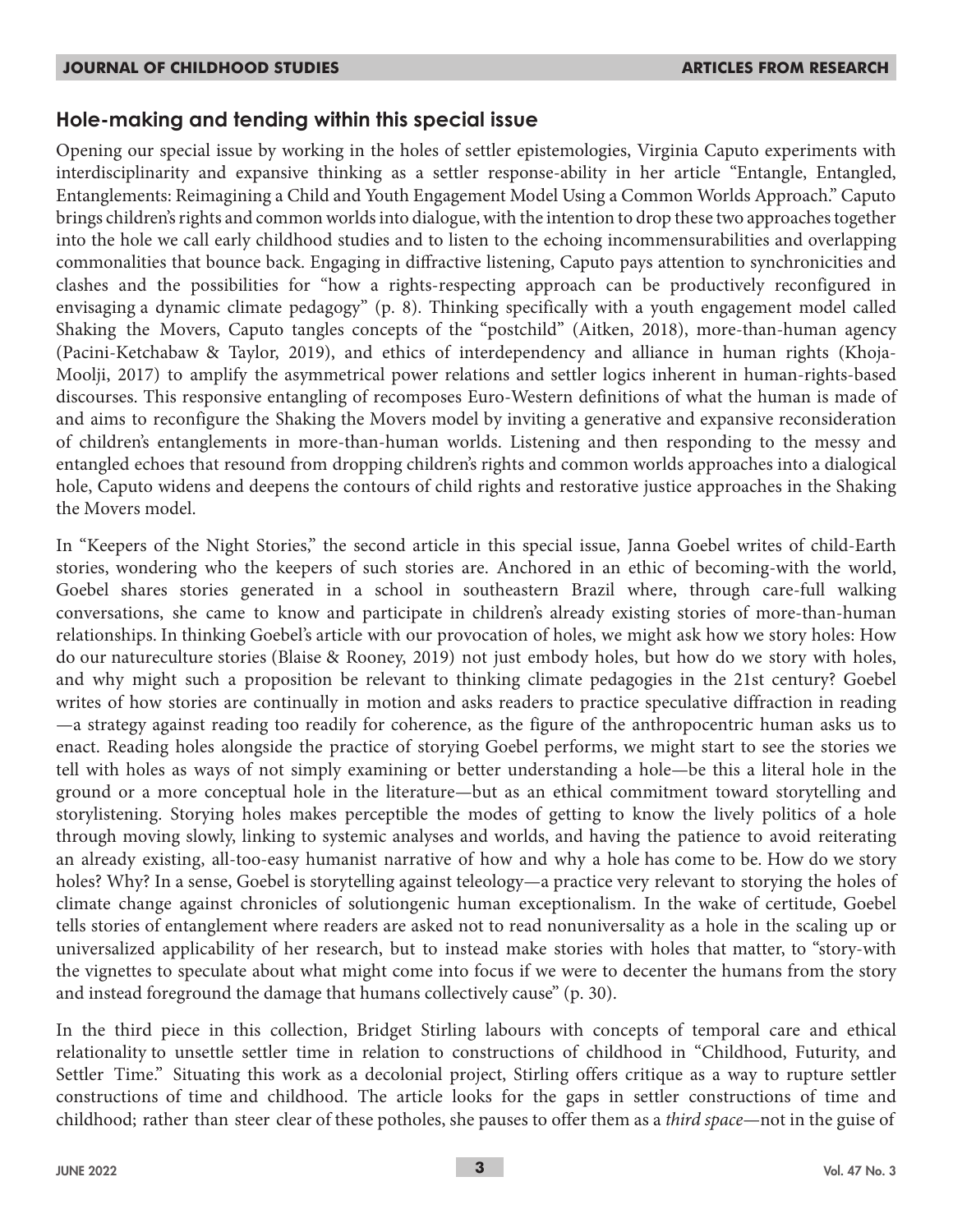decolonization, but as a space to resist the dominance of settler childhood and allow multiple ways of knowing time and the temporalities of childhoods to take up space. Here, we experience holes as temporal gaps that are "shaped like other childhoods than those of white, settler children" (p. #) and engendered by the persistent image of the settler child living through settler linear time. These temporal gaps, like potholes in the road, collect water, trash and debris; they crack and widen, get patched up and crack again as the ground shifts and settles. Stirling spends time in the temporal gaps, while also staying implicated in her own critique by resisting a settler move to innocence and taking care to avoid appropriating Indigenous knowledges as a recuperative solution to tentatively patch the holes in settler epistemologies and the damage of colonialism. Taking seriously this responsibility to think otherwise, Stirling grapples with what it might mean "to live with and beyond the damage through a third way of establishing relationships of care that allow for the copresence of all our multiplicities in more-than-human worlds" (p. 43).

"'Watch Out for Their Home!': Disrupting Extractive Forest Pedagogies in Early Childhood Education" revisits a moment from practice in which Nancy van Groll, Heather Fraser, and a group of children meet a decaying log. In this fourth article, holes show up in many places. Most obviously and literally are the holes in the log, from which tiny insects emerge after human disruption. But here we want to take up the metaphorical holes that inhabit place. Van Groll and Fraser think through the child / decaying log narrative with Haraway's (2016) proposition to stay with the trouble. This proposition is often taken up as a thin gesture to gloss over the troubles of our times or make them less threatening. The authors defy this trend by returning to trouble as one might return to a scab: They pick at the trouble and refuse to let it heal. This is a commitment to pick and pick again at "romantic, extractive, and redemptive discourses" (p.48) that perpetuate settler colonial narratives and flourish in much of early childhood education's engagement with climate relations. This wound they pick open again and again challenges humancentric conceptualizations of child-forest assemblages and offers possibilities for creating responsive, imperfect pedagogical practices. The metaphor of picking a scab helps us as readers to notice the vulnerability associated with refusing the selfcontained human subject and offers opportunities to rethink human relations with the climate crisis and the world through collective, nonredemptive entanglements. It asks the unsettling question, what if we, as humans, can't fix this? What if this humanist wound we have chosen to keep picking at has been opened too many times to heal?

In the fifth contribution to this collection of articles, Will Parnell, Julianne Cullen, and Michelle Angela Domingues write of a layered process of engaging teacher educators, early childhood educators, and local artists with a documentary about albatrosses dying from having swallowed great quantities of plastic waste. In tending to bundles of plastics, birds, and humans, Parnell and his colleagues detail the immense affective complexities of presencing the sharp violences of climate change across early childhood education contexts—and the hard work of insisting on bringing such a documentary to a vein of research-practice that often rests in colonial narratives of childhood innocence. Holes become quite literal as we see the holes wrought by decay, as bird bodies die and rot around the enduring plastics that once lived in their stomachs. Staying with these holes made by bird deaths, by the liveliness of rot-making microbes and the stubbornness with which plastics resist decay, we are haunted by holes in this story of birds and plastics: holes linger behind plastics. We think of the holes brought by petroleum extraction, mined deep into the prairie soil and threaded across landscapes of grass. Holes made by gas transported across the continent in massive pipelines both dug into and laid over the ground. The pipeline too is a hole, one made of progress and capitalism and filled with expensive sludge that motivates wars and suffocates marine life. Holes that haunt the experience Parnell et al. describe are more local, too—holes made of hydro or geothermal heat that warms the rooms at academic conferences and Inventing Remida Portland, the sites of this work. These holes are less overt than the holes in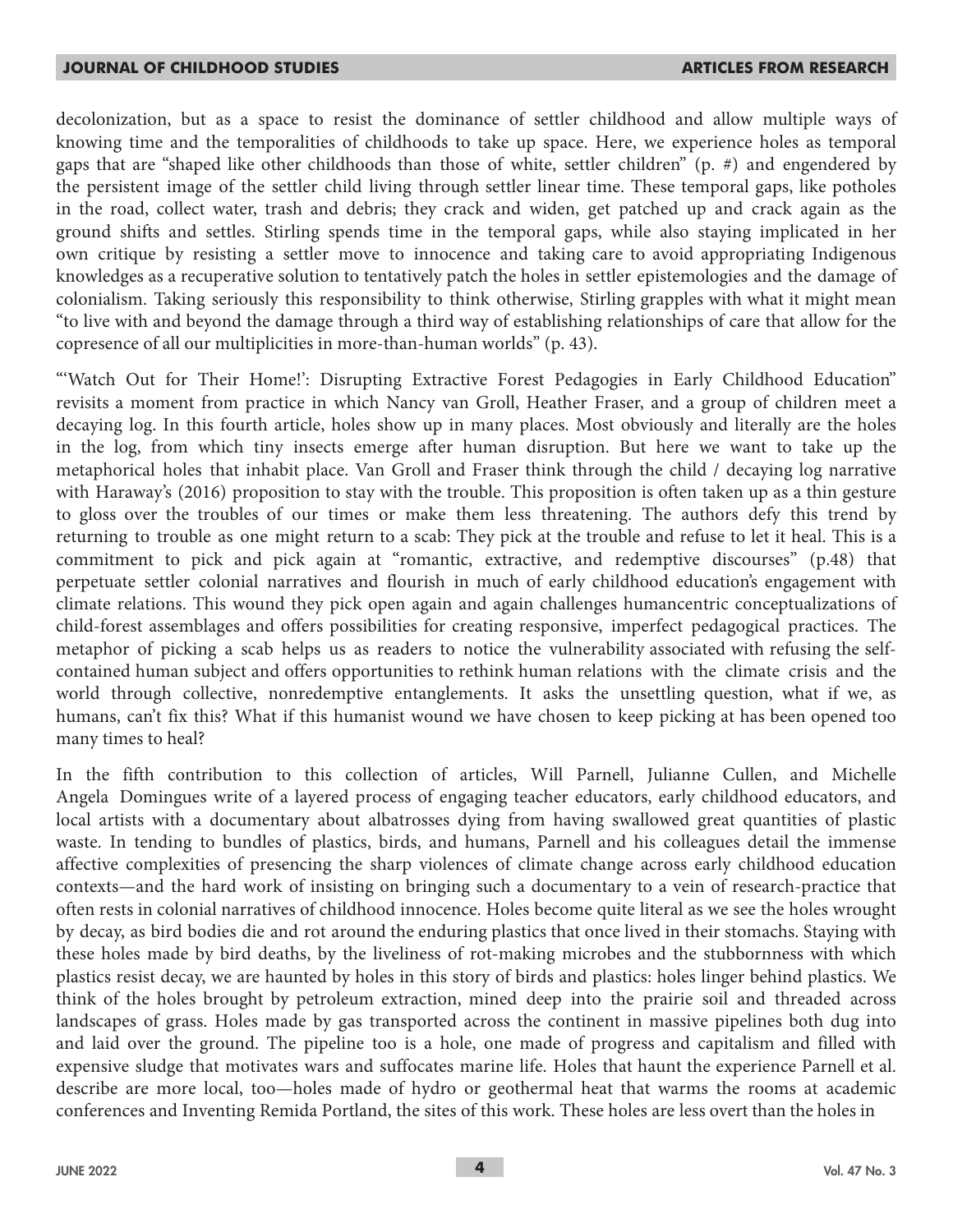dead birds and the gap left in delicate ecosystems by the annihilation of these creatures, but this proposition toward tracing the holes that haunt our climate pedagogies is ripe for thinking in the company of Parnell et al.'s article because, as the authors offer, "this research offers a re-turning in ways of relational living with our lands, rocks, waters, Earth and with humans, birds, and nonhuman kin" (p. 70). A re-turning, we suggest, deepened by thinking of the holes that haunt our own work.

In "Dis/orientating the Early Childhood Sensorium: A Palate Making Menu for Public Pedagogy," Alex Berry, Jo Pollitt, Narda Nelson, B. Denise Hodgins, and Vanessa Wintoneak write of the work of curating and sharing an interactive exhibit that invites visitors into the complexities of thinking climate pedagogies as alterpolitics in the making. A key connection that Berry and her colleagues make is between palatability and public pedagogy, where publics and pedagogies are made in the politics of what is deemed palatable in education—and how. In dialogue with our curiosity about holes, we might infiltrate this trinity of palatability, pedagogy, and publics with holes, wondering about which holes are made perceptible within which pedagogical commitments. That is, we cannot attune to all holes at all times, nor can we make and unmake all holes perceptible at all times. Invoking the early childhood sensorium as a question whereby we might ask how we do perceptibility—what becomes perceptible with which sensorial entanglements?—Berry et al. highlight perceptibility as an embodied and political activity. Might we too think of making holes perceptible as embodied work? How do we attune to holes and to which holes can we not attune? Berry et al. take up similar questions by sharing a speculative menu that details the curatorial work of the exhibit, arguing that climate pedagogies might take up practices of insatiability and aftertaste to unsettle grandiose narratives of human exceptionalism and consumption. This is a making-perceptible that traffics in traces, in muck, in hunger, in necessary irresolution. We might extend such a practice to thinking holes: How do we notice the holes Berry et al. center as carefully curated provocations toward thinking pedagogically with insatiability and aftertaste? Which holes are made perceptible in enlivening climate pedagogies and which become irrelevant, erased, or escape the scope of our curatorial practices? As Berry et al. provoke, "How does a connoisseur come to savour what they are already eating yet may be able to ignore?" (p. 86)

Finally, as the closing move of this special issue, in "Speculative Child Figures at the End of the (White) World," Emily Ashton interlaces theoretical dispositions from childhood studies, anthropology, feminist science, Black feminism and anthropology to create uneasy reconceptualizations of the world's end. Thinking with the zombie child Melanie from the speculative novel and film *Ahe Girl With All the Gifts*, Ashton offers questions about the end of the world that puncture a universalized understanding that the world ending would be "bad" for everyone. Centering race as a consideration in end-of-the-world discourses, the article acknowledges that climate crisis disproportionately affects racialized bodies and moves beyond existing identity politics to imagine the end of the world as the end of the "human exceptional world of whiteness" (p. 96). Ashton moves through defined holes, lacing together theory, fiction, and current events to challenge the reader to think carefully about who the human is and how taken-for-granted conceptualizations of the human slip through the cracks when thinking about relations with the world through singular perspectives. Pulling together these particular genres and theoretical perspectives might gesture toward the possibility of a comprehensive theoretical understanding that could propel toward "the solution" of the ails of our world: racism, climate crisis, a virus. Instead, Ashton refuses to collapse them into one identifiable big bad and is unapologetically against the logics of redemptive status-quo engagements with our troubled world. This refusal produces tensions in between the holes and incommensurabilities that pull toward ethical responsiveness and difficult questions about who the human is and who is made killable.

## **Reading holes**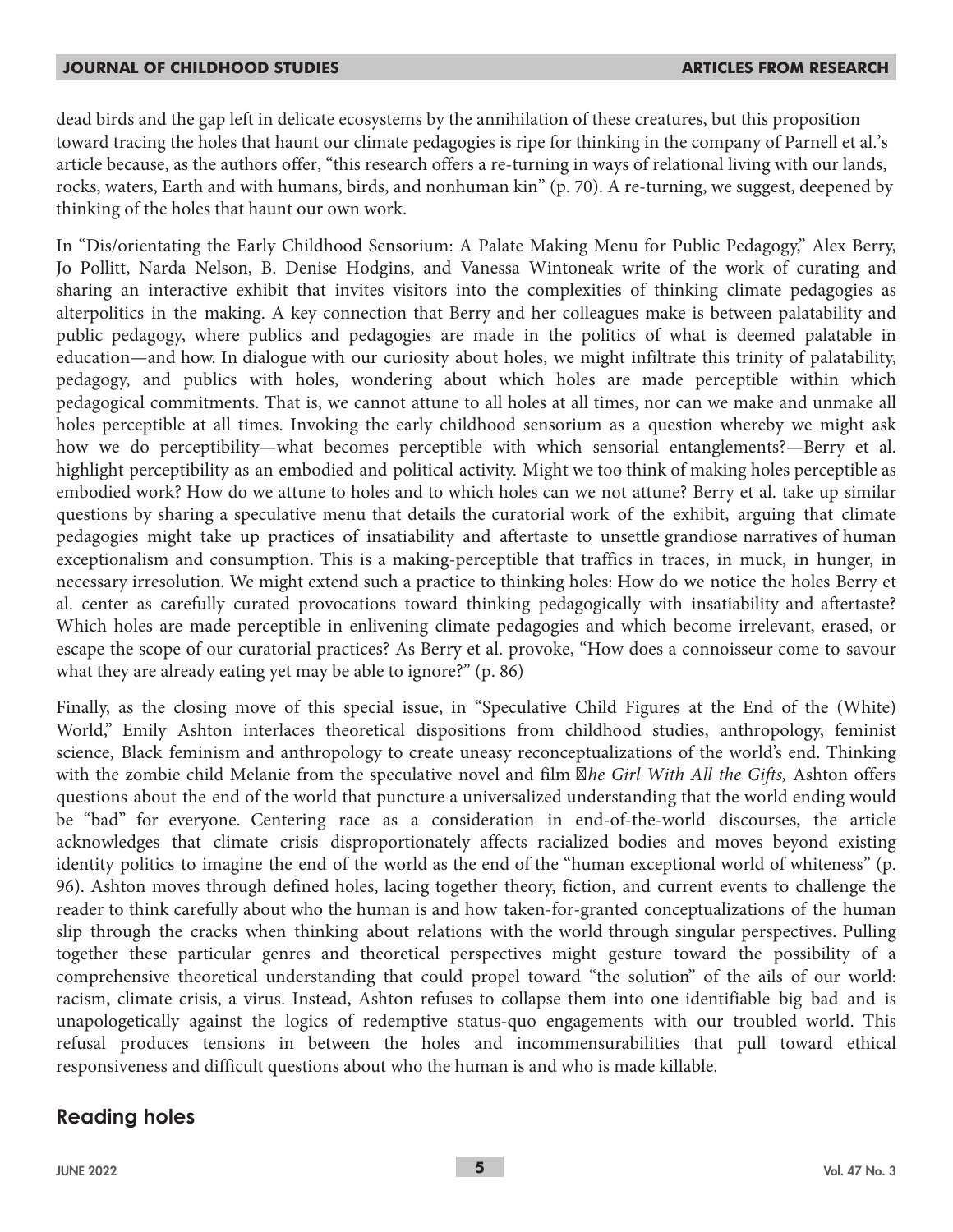We have presenced a provocation of thinking with holes amid climate pedagogies as a practice for drawing common threads through the articles to follow in this collection of articles concerned with responding to ecological challenges with/in contemporary childhoods. Moving into thinking with each article, we invite readers to grapple with these questions surrounding holes: Which holes do our climate pedagogies dialogue, resence, puncture, and make perceptible? Why? How do particular holes haunt or scab our thinking, embodying fissures in settler epistemologies that matter toward thinking climate pedagogies? What do we make of holes when thinking climate pedagogies? Or, put differently, as you spend time with the articles in this collection, how might holes serve as a generative ethic, politic, and practice of listening in the name of crafting collective climate pedagogies together with children within complex common worlds?